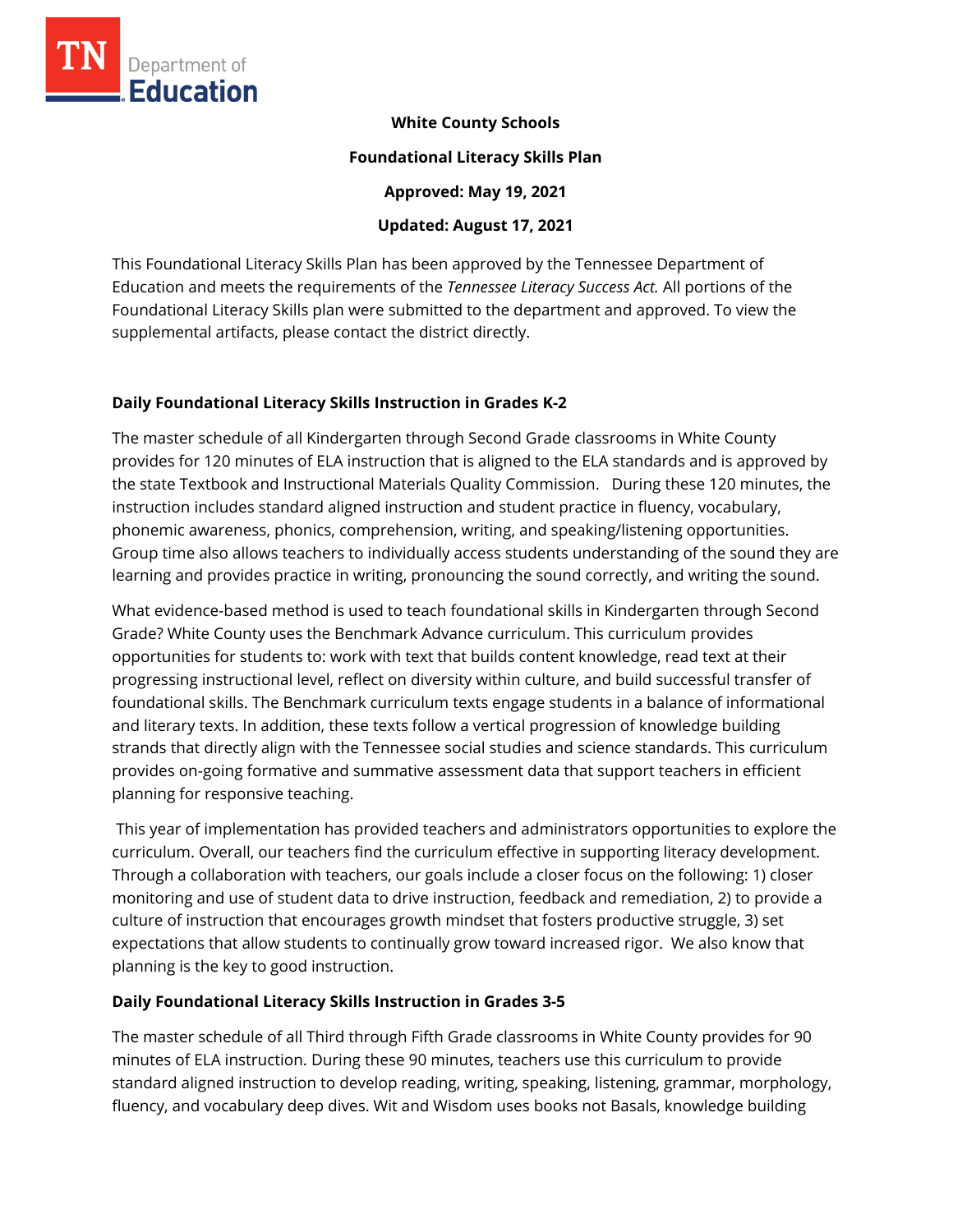Department of **Education** 

approach, and vocabulary, spelling, writing, language skills are integrated not isolated. The texts are wide-ranging and varied, including a careful balance of literary, informational, and fine-art texts.

White County uses the Wit and Wisdom curriculum. This curriculum provides opportunities for students to read authentic, complex text while building fluency, writing, speaking and listening, and using vocabulary as they gain content knowledge. The Wit and Wisdom curriculum texts engage students in a balance of informational and literary texts. This curriculum provides an assessment piece that monitors student comprehension and progress on targeted reading and vocabulary standards. The end of module task is designed to demonstrate through writing, student understanding of the focus standards.

This year of implementation has provided teachers and administrators opportunities to explore the curriculum. Through a collaboration with teachers, our goals include a closer focus on the following: 1) closer monitoring and use of student data to drive instruction, feedback and remediation, 2) to provide a culture of instruction that encourages growth mindset that fosters productive struggle, 3) set expectations that allow students to continually grow toward increased rigor. As we move forward, our hope is that teachers become stronger in the implementation of reading, writing, speaking, listening, and language in an integrated way, with every strand of the standards woven throughout each module. This integrated approach enables students to be more successful as they activate and build on their developing background and vocabulary knowledge of the module topic while learning skills in other areas.

## **Approved Instructional Materials for Grades K-2**

Benchmark - K-5 Advance

### **Approved Instructional Materials for Grades 3-5**

Great Minds - 3-5 Wit and Wisdom

## **Additional Information about Instructional Materials**

Benchmark Advance is our K-2 Curriculum

Wit and Wisdom is our 3-5 Curriculum

# **Universal Reading Screener for Grades K-5. This screener complies with RTI<sup>2</sup>and Say Dyslexia requirements.**

Measures of Academic Progress (MAP) Suite is used as our universal screener three times a year.

### **Intervention Structure and Supports**

The intervention program closely follows the RTI2 framework as outlined in the manual. Students take the NWEA MAP universal screener three times a year. (Fall, Winter, and Spring) Students who score below the 25 %ile are discussed at data teams that are held every 4 ½ weeks. Students are placed in Tier II if below the 25 %ile or Tier III if below the 10 %ile if the data team determines the placement is appropriate based on classroom observation and performance. Students who scored between 25 %ile - 40 %ile are discussed and placed in small groups as "bubble kids" who are served by either the classroom teacher or interventionist depending upon the number of Tier II and Tier III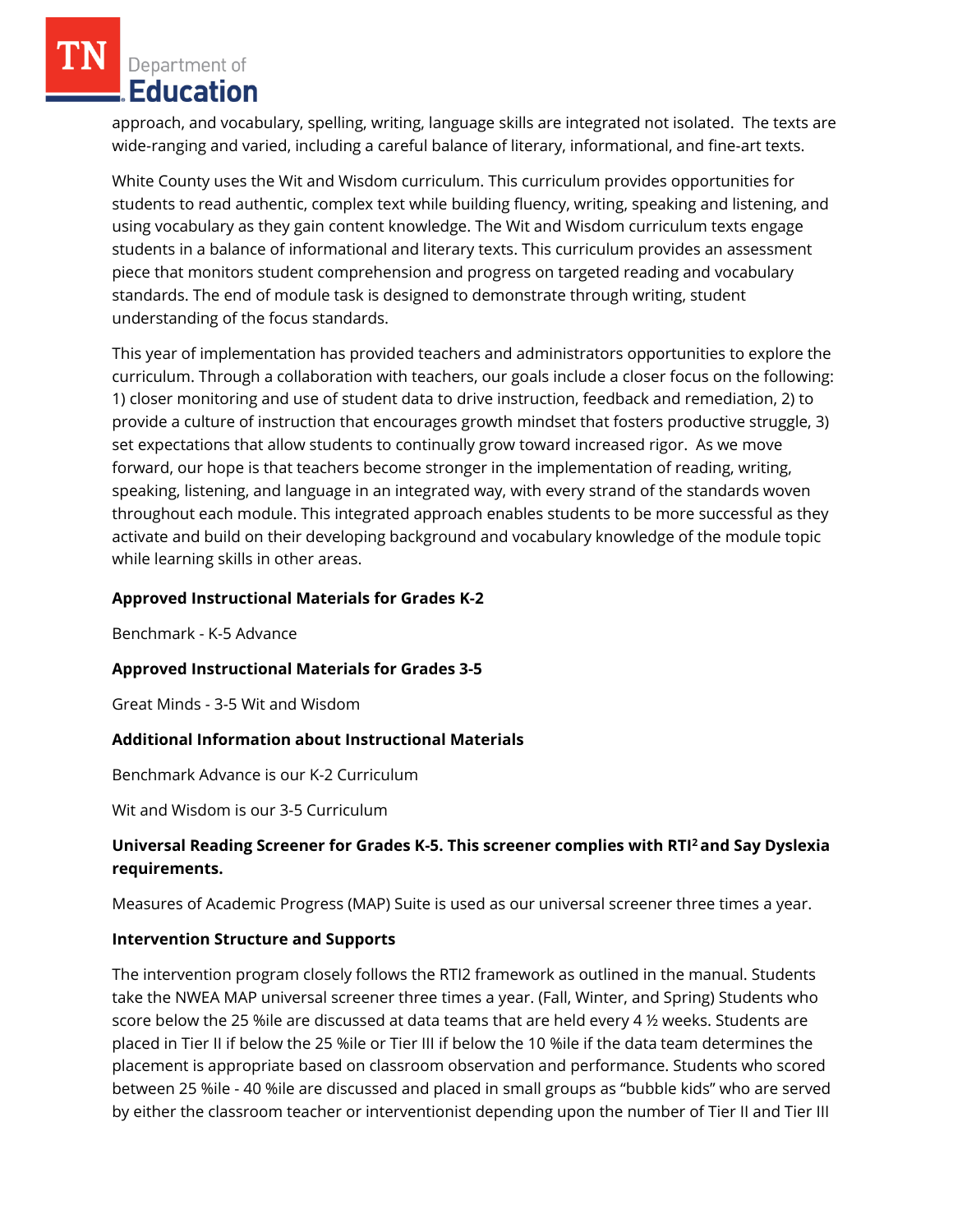Department of Education

students. Tier II and Tier III students receive skill-based intervention using evidence-based intervention programs. "Bubble students" may receive instruction using skill-based intervention programs or standards-based intervention depending on the needs of the student. Tier II and III students are progress monitored every other week using EasyCBM. Intervention takes place during a grade-level time in the master schedule just for RTI. Interventionists work with small groups of students to remediate skill deficits identified by the screener and progress monitoring.

At data teams, students already being served in Tier II and III are discussed in terms of progress Data-based decisions are then made to return to Tier I, continue same intervention, change interventions, change tiers, or refer for additional testing.

The district follows a master schedule for all elementary schools (K-5). The schedule allows a 45 minute intervention period for all grades. Most schools provide additional support for kindergarten and/or first grade each morning.

## **Parent Notification Plan/Home Literacy Reports**

After students complete the fall universal screening, students' scores are communicated to parents in parent-friendly language that provides a clear explanation of student skill gaps and the depth and extent of student needs. Our district notifies parents in grades K-5 if their child has scored below the 25th percentile which indicates that the student is "at-risk" for or has a significant reading deficiency. These notification letters include the student's skill deficit areas, what intervention the student will receive, the amount of time each day the student will receive services, and a reminder about the importance of being able to read by the end of 3rd grade. Additionally, dyslexia letters are sent home once a year after interventionists and school psychologists review universal screening data to identify students whose scores indicate a potential reading disability. After each data team meeting (every 4 ½ weeks), parents are notified of tiered students' progress through reports that include their child's progress or lack of progress. In these parent notifications, data team recommendations for changes in intervention indicated by easyCBM progress monitoring are listed as well as free and accessible activities that parents can do to support their child in the area of deficit. Additionally, the ELA curriculum contains parent letters in the younger grades that outline the foundational skills and knowledge domains for the upcoming week that will inform and equip parents in supporting their child's reading growth. These communications help families better understand how to support their child through questions about their text and through an awareness of what foundational skills their child is learning. Interventionists also lead multiple parent involvement activities throughout the year that support literacy. These activities include free materials for parents to work with or engage students at home.

## **Professional Development Plan**

White county teachers have had multiple opportunities for professional development to enhance foundational skills instruction. Over the past year, all of our White county teachers have been engaged in explicit training using the High Quality ELA Materials . This model provided effective literacy instruction that focused on building strong foundational skills. The district utilizes two reading coaches to continue supporting teachers in the implementation of these research based practices. These coaches routinely visit, monitor and provide feedback to all ELA teachers to ensure